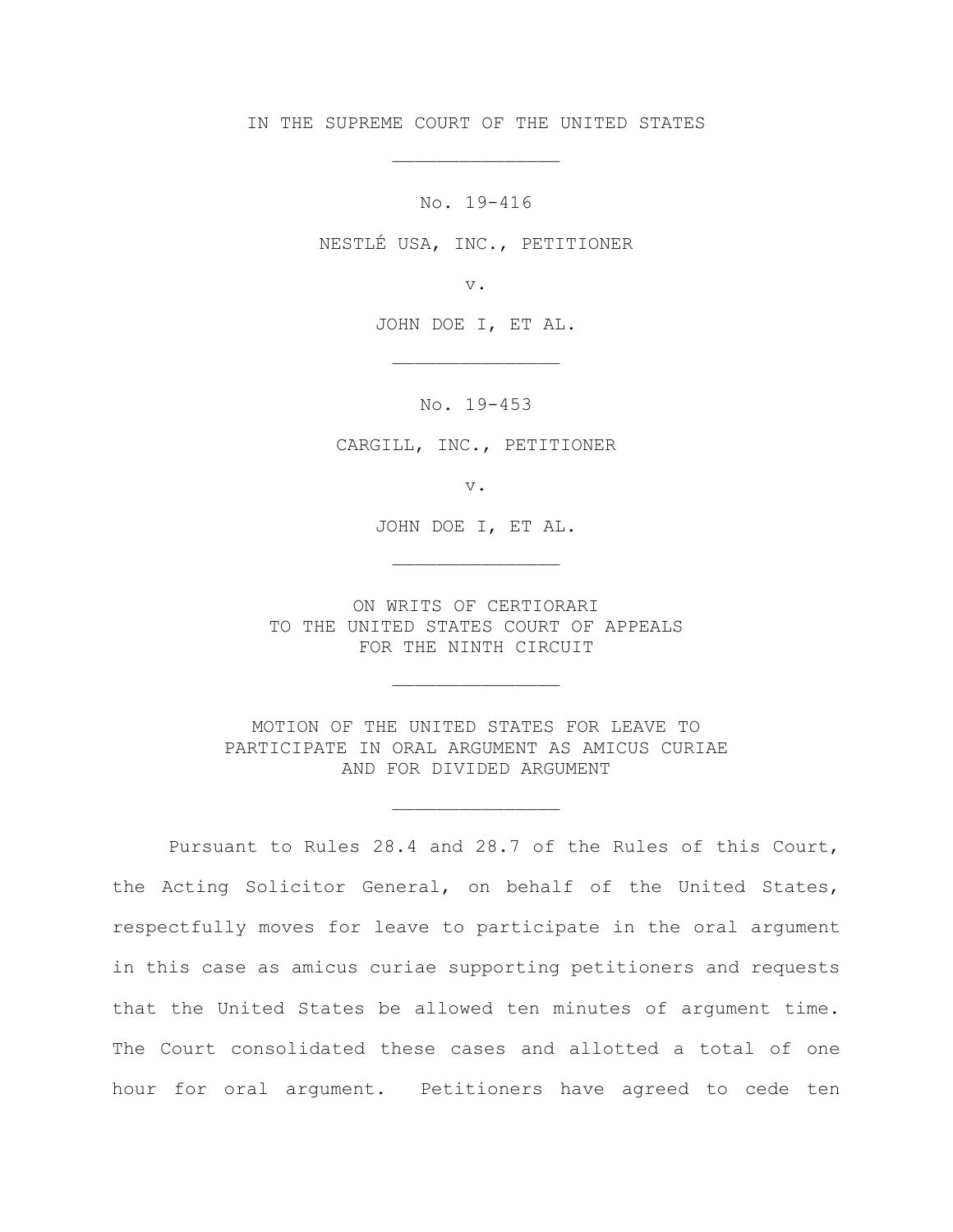minutes of their consolidated argument time to the United States, and therefore consent to this motion.

This case concerns the Alien Tort Statute (ATS), 28 U.S.C. 1350, which provides that "[t]he district courts shall have original jurisdiction of any civil action by an alien for a tort only, committed in violation of the law of nations or a treaty of the United States," and permits courts to recognize a narrow subset of common-law causes of action for violations of international law. The questions presented are whether domestic corporations are subject to liability in a common-law action under the ATS and whether respondents have pleaded a plausible claim of domestic aiding and abetting under the ATS.

At the Court's invitation, the United States filed a brief as amicus curiae addressing those questions. That brief, supporting petitioners, contends that the ATS does not authorize the imposition of liability on domestic corporations. It further contends that respondents' aiding-and-abetting claims are not cognizable under the ATS and, to the extent they are cognizable, are nevertheless impermissibly extraterritorial.

The United States has a substantial interest in the resolution of the questions presented. The ATS involves the interpretation of international law and accordingly has implications for the Nation's foreign relations, and the presumption against extraterritoriality governs the scope of a host of federal

2